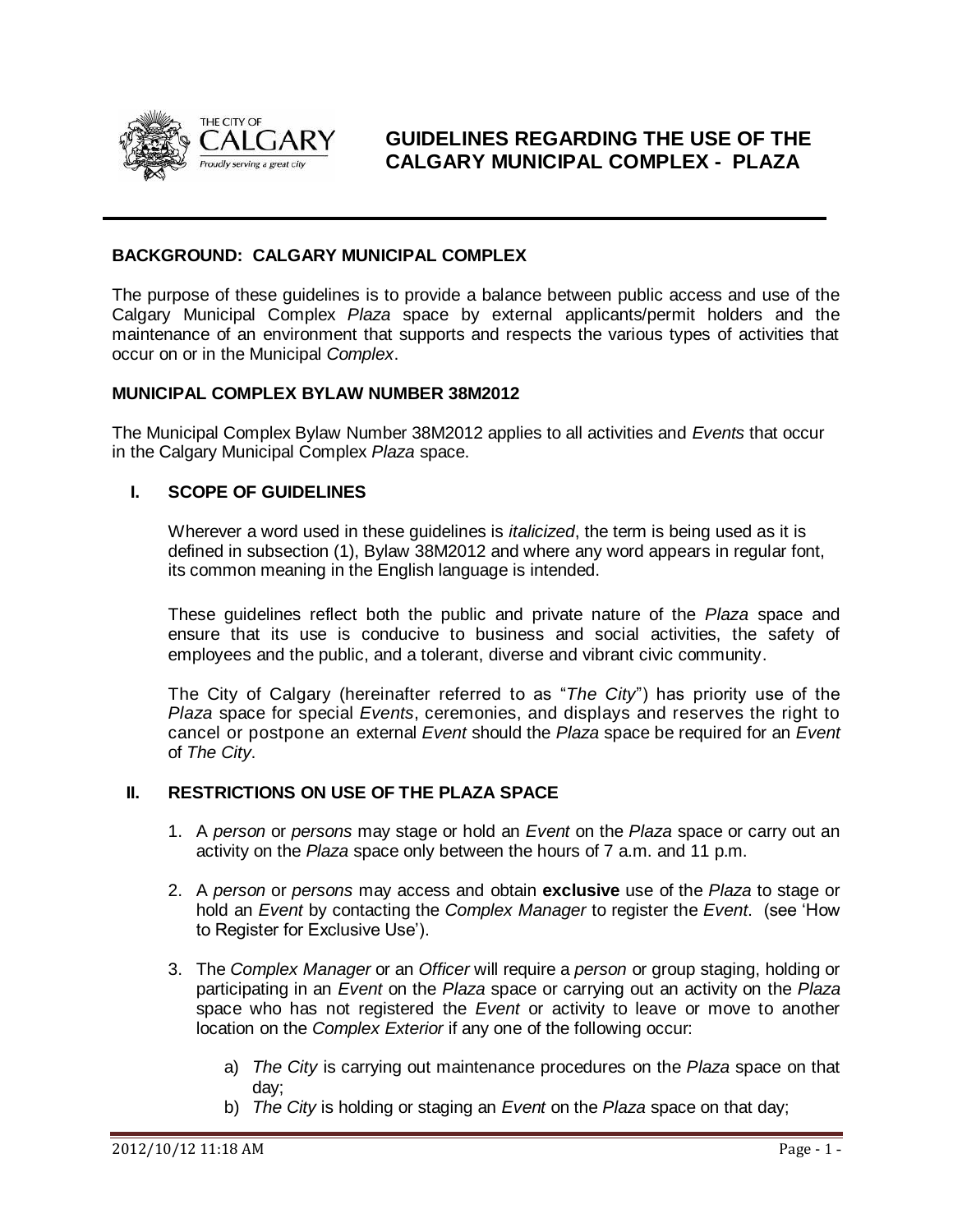- c) Another *person*, *persons* or group has registered an *Event*;
- d) The *Complex Manager* reasonably determines that either:
	- (i) The *Plaza* space cannot be used for an *Event* on that day due to special circumstances as identified by the *Complex Manager*; or
	- (ii) The *Event* or activity is not appropriate for the location of the *Plaza;*
	- (iii) The *person* or group of *persons* contravenes a provision of Bylaw 38M2012.
- 4. An *Event* must not be staged on or held, or *persons* attending or participating in an *Event* must not gather or remain, in or on any of the following locations:
	- a) An *entrance/exit zone*, as shown on Schedule "C" attached to Bylaw 38M2012;
	- b) Any memorial located on the *Plaza* space.
- 5. For additional requirements and information please refer to Bylaw 38M2012.

#### **III. TYPES OF EVENTS**

- 1. The following *Events* are allowed by external users on the *Plaza* space and the *Complex Exterior* if:
	- a) The *Event* is a *demonstration*;
	- b) The *Event* is one of the following:
		- (i) An organized *Event* by a registered not-for-profit or charitable organization;
		- (ii) An organized *Event* by a local school accredited by Alberta Education.
- 2. Activities having a commercial purpose or *Events* that charge admission / entry fees are not allowed;
- 3. No *Events* or activities that might disrupt the normal ongoing operations of the Municipal Complex during the *business hours* of 8 a.m. to 4:30 p.m. will be allowed.

### **IV. HOW TO REGISTER FOR EXCLUSIVE USE**

- 1. Complete and submit the online registration form at [calgary.ca/municipalcomplex](http://www.calgary.ca/municipalcomplex) or contact 311.
- 2. Registration of an *Event* by a *person* or group of *persons* for exclusive use of the *Plaza* space is limited to once a month.
- 3. When a registration is received *The City* reserves the right to set the level of service required for use of the *Plaza* space. Any additional cost incurred in providing the required level of service will be invoiced back to the registrant. These services may include, but are not limited to:
	- a) Staff member(s) of *The City;*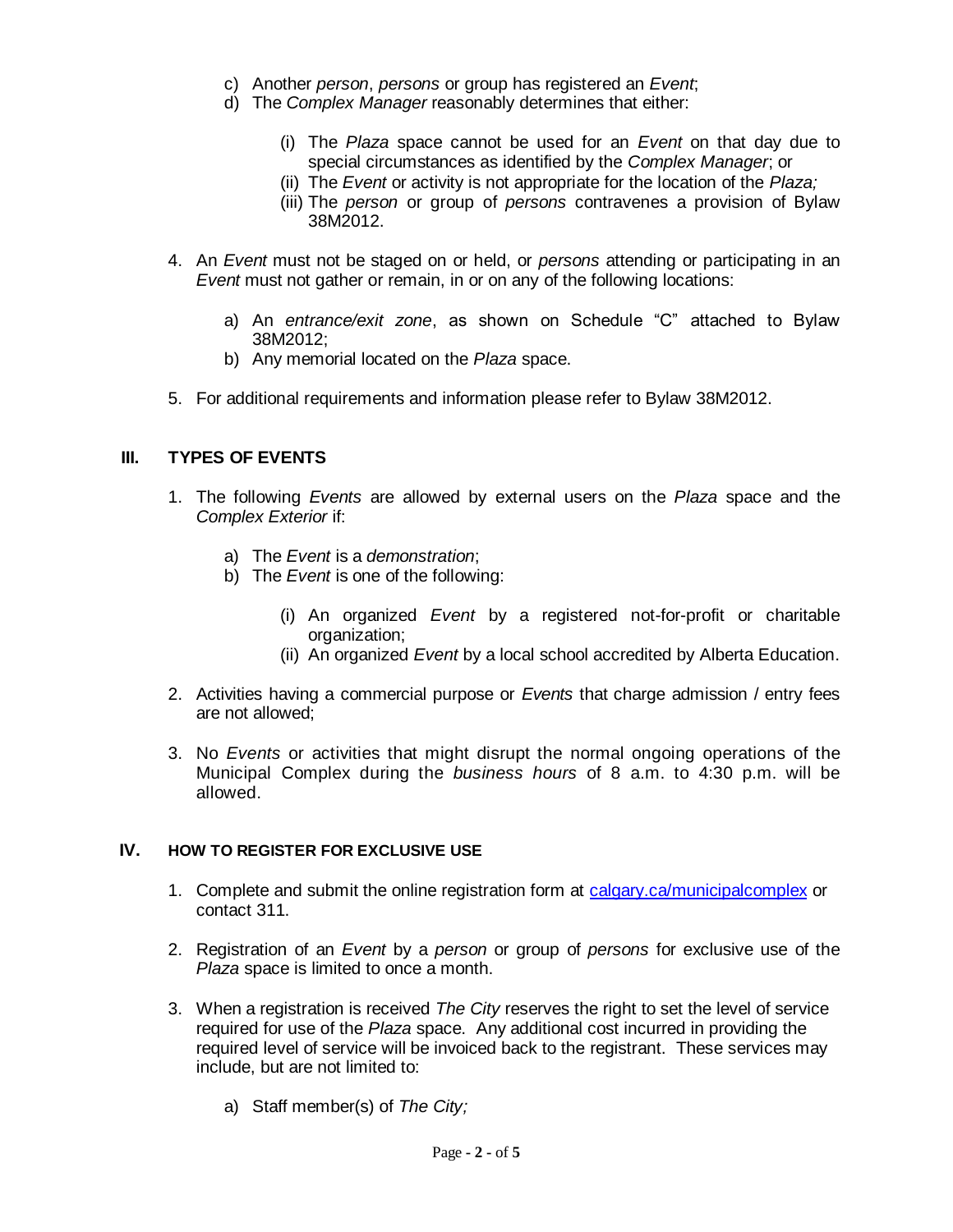- b) Custodial services;
- c) Security;
- d) Trades or services;
- e) Damage / repair / cleaning costs;
- f) Other personnel and services as deemed necessary.
- 4. An estimate of costs for staff time, equipment and / or services provided by *The City* will be identified at the time of registration confirmation.
- 5. Any outstanding invoices will result in the group being restricted from using the *Plaza* space until payment in full has been received.
- 6. The *Complex Manager* will respond to a *person*(s) registration request by email or mail within a reasonable period of time after receiving the request to confirm the registration.

### **V. RESPONSIBILITY OF USER**

### **1. General**

- a) The *person*(s) using the *Plaza* space is responsible for coordinating the rental, delivery, set-up and all related costs for the equipment required for the *Event.*
- b) The *person*(s) must be responsible for the maintenance and care of its display/activity. *The City* is not responsible for damages or losses of any materials and / or equipment brought into the *Plaza* space for use during an *Event*, display or activity.
- c) The set-up and takedown of displays/activities are the responsibility of the *person*(s) and must not interfere with the normal operation of the *Complex*.

## **2. Marketing** / **Signage**

- a) All promotional material naming *The City* must be approved by the *Complex Manager* prior to final production.
- b) All signage and banners must be approved by the *Complex Manager*. *The City* reserves the right to remove any signage deemed inappropriate.
- c) All signage promoting an *Event* or exhibit must be displayed on a table, easel or sandwich board next to the display. No items can be attached in any way to the building structure.
- d) A *person(s)* must not affix or attach any thing or object to:
	- (i) Any part of the *Complex;* or
	- (ii) Any property of *The City* located on the *Complex*, including a tree, shrub or other plant.

## **3. Sound**

- a) Noise levels must be kept to a minimum during the *business hours* of operation of the *Complex*: Monday to Friday from 8 a.m. to 4:30 p.m.
- b) Use of a *sound amplification device* in the *Plaza* space must be approved by the *Complex Manager.*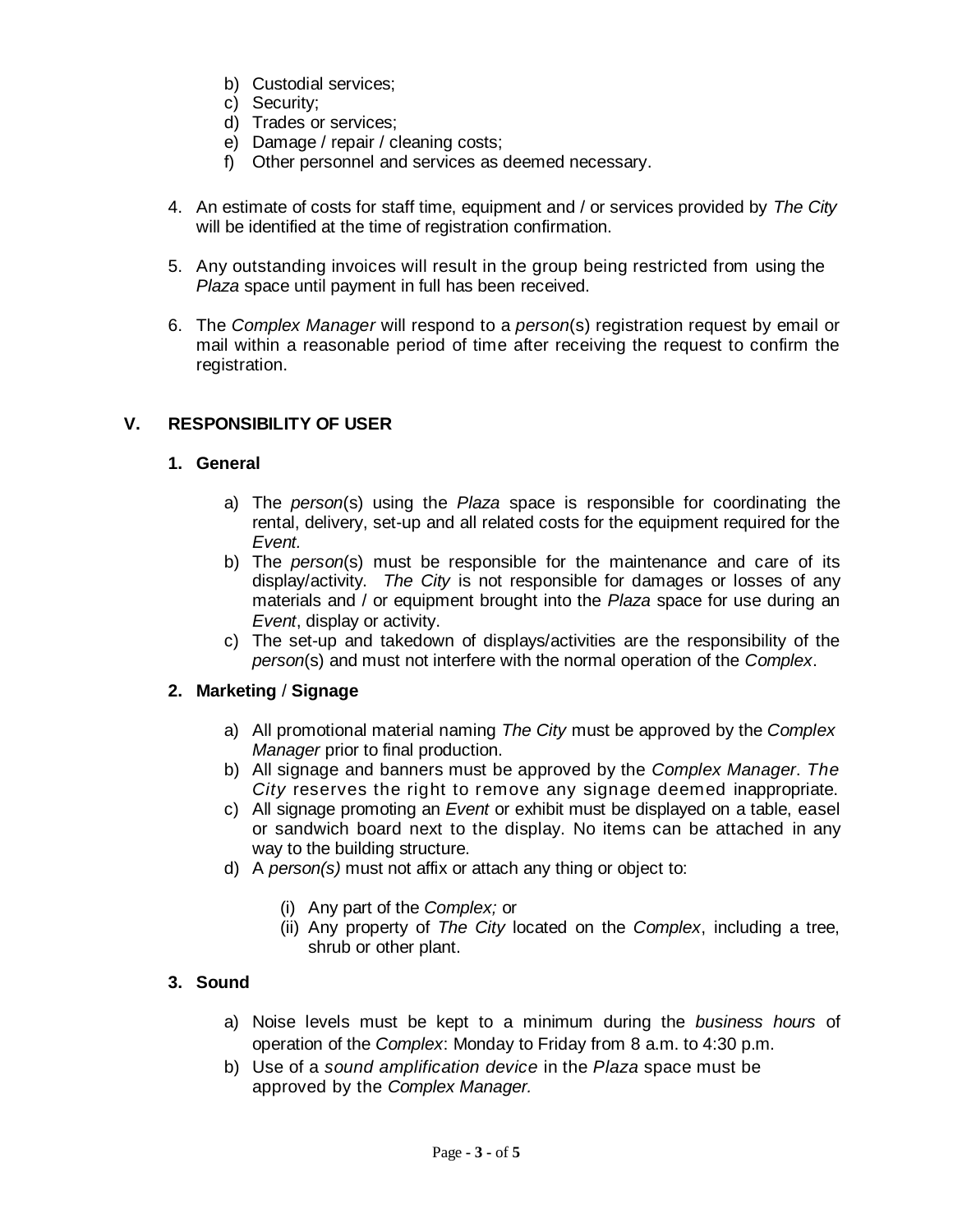- **4. Food**
	- a) Preparation and distributing any food product, or cooking any food product for distribution to other *persons* by using a source of heat to boil, bake, roast, grill or barbecue the food is prohibited unless all of the following requirements are complied with:
		- (i) The *person* prepares or cooks and distributes the food products in a location on the *Complex Exterior* designated by the *Complex Manager*;
		- (ii) The *person* is in possession of, and provides to the *Complex Manager* or an *Officer* upon demand, a current approval, in writing, from the regional health authority for the preparation, cooking and distribution of food for the specific *Event*;
		- (iii) The *person* complies with all safety requirements of the *Complex Manager* for any equipment used to provide a heat source, including all of the following:
			- $\triangleright$  A fire extinguisher meeting all requirements of the Alberta Fire Code must be available at all times during the use of any equipment providing a heat source;
			- $\triangleright$  Equipment providing a heat source must have any propane cylinders approved by a testing agency registered with the Standards Council of Canada and requalification of the propane cylinders must be in accordance with the Canada Standards Association "Propane Storage and Handling Code" as required by Alberta Regulation 113/2005 and proof of such approval or requalification must be provided to the *Complex Manager* upon request;
			- $\triangleright$  Use of any equipment providing a heat source cannot be used in tents or where flammable material is overhead or near the heat source;
			- $\triangleright$  Equipment providing a heat source cannot be used on the *Plaza* space if vehicles are on the *Plaza*.
		- (iv) The *person* is in possession of, and provides to an *Officer* upon demand, a commercial general liability insurance policy with an insurer licensed to do business in Alberta for the *Event* where the preparation or cooking and distribution of food is to take place, in a form and in an amount satisfactory to the City Solicitor, which includes all of the following:
			- *The City* as an additional insured;
			- $\triangleright$  A cross-liability clause;
			- $\triangleright$  Products and completed operations coverage.
	- b) *Pre-packaged food products* may only be distributed on the *Complex Exterior* if the *Complex Manager* has given approval in writing for the distribution of a *pre-packaged food product.*

## **5. Merchandise Sales**

a) Sale of merchandise or product, including the sale of newspapers, magazines